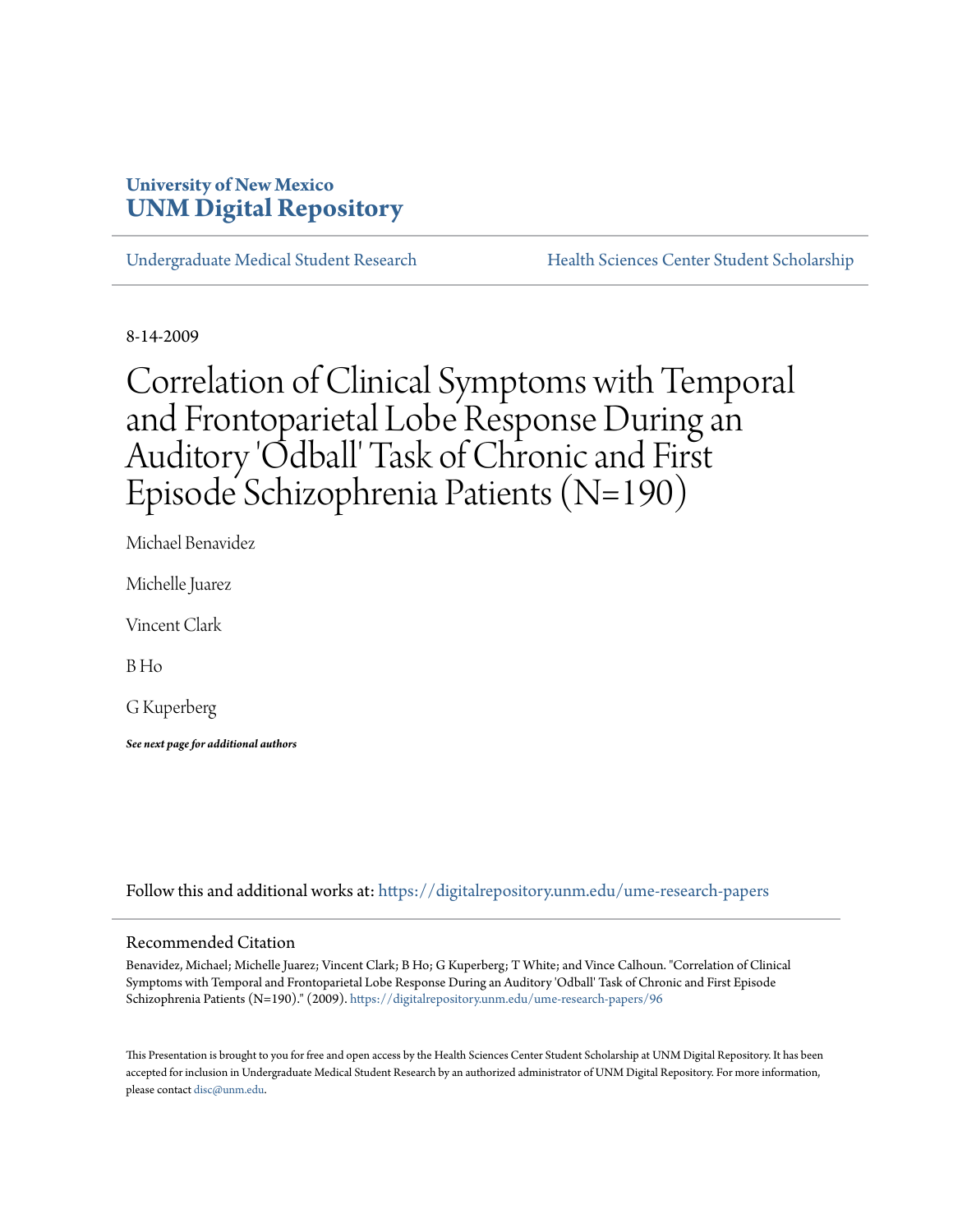#### **Authors**

Michael Benavidez, Michelle Juarez, Vincent Clark, B Ho, G Kuperberg, T White, and Vince Calhoun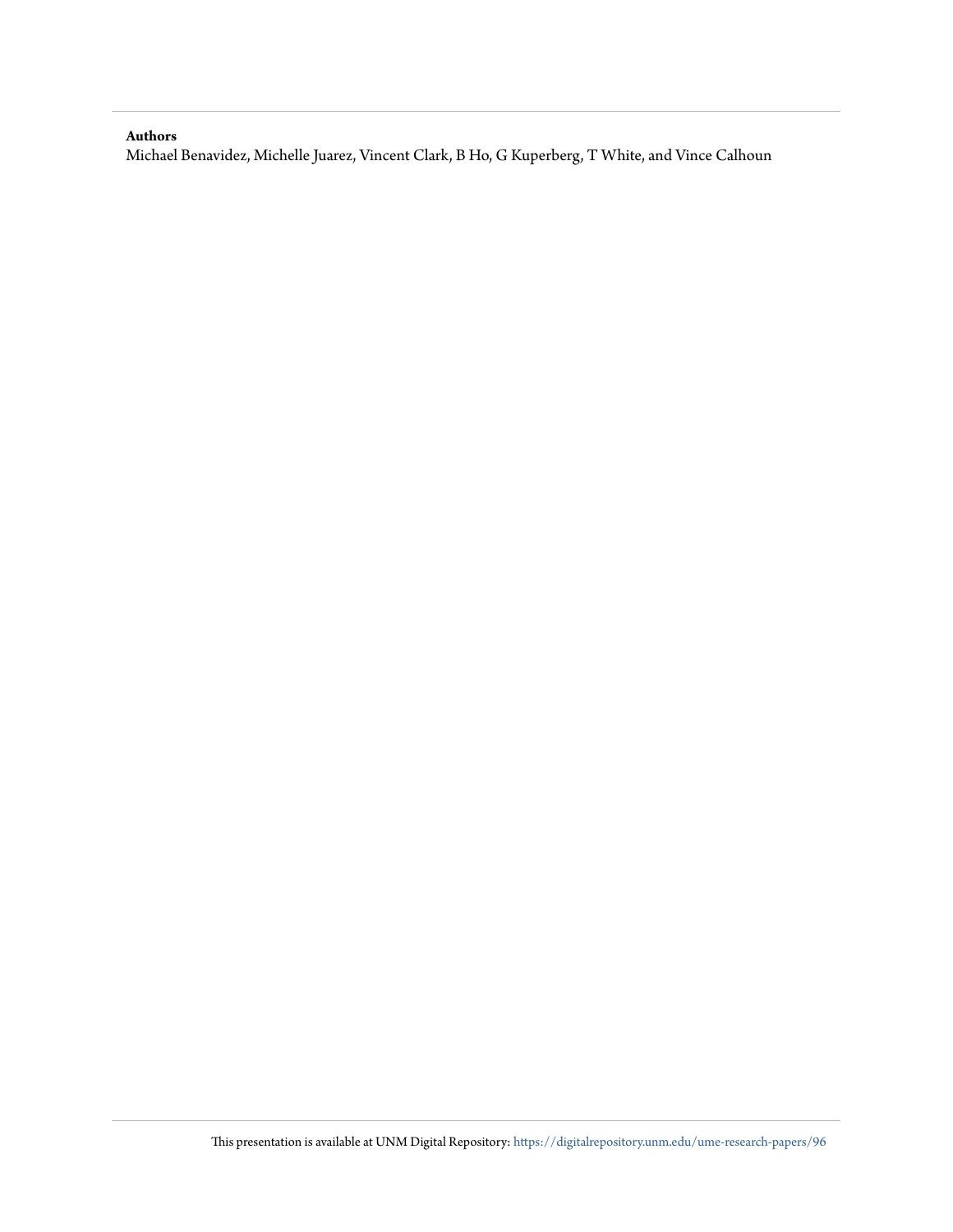# **"Correlation of Clinical Symptoms with Temporal and Frontoparietal Lobe Response during an Auditory 'Oddball' Task of Chronic and First Episode Schizophrenia Patients (N=190)**"

Michael Benavidez<sup>1</sup>, M. Juarez<sup>2</sup>, V. P. Clark<sup>1,2</sup>, B. Ho<sup>3</sup>, G. Kuperberg<sup>4</sup>, T. White<sup>5</sup>, V. D. Calhoun<sup>1,2</sup>

- <sup>1</sup>The Univ. of New Mexico School of Medicine, Albuquerque, NM
- <sup>2</sup>The MIND Institute, Albuquerque, NM and
- Dept. of Electrical and Computer Engineering, University of New Mexico, Albuquerque, NM
- <sup>3</sup>Univ. of Iowa, Iowa City, IA
- 4 Massachusetts General Hospital, Boston, MA 5 The Univ. of Minnesota, Minneapolis, MN
-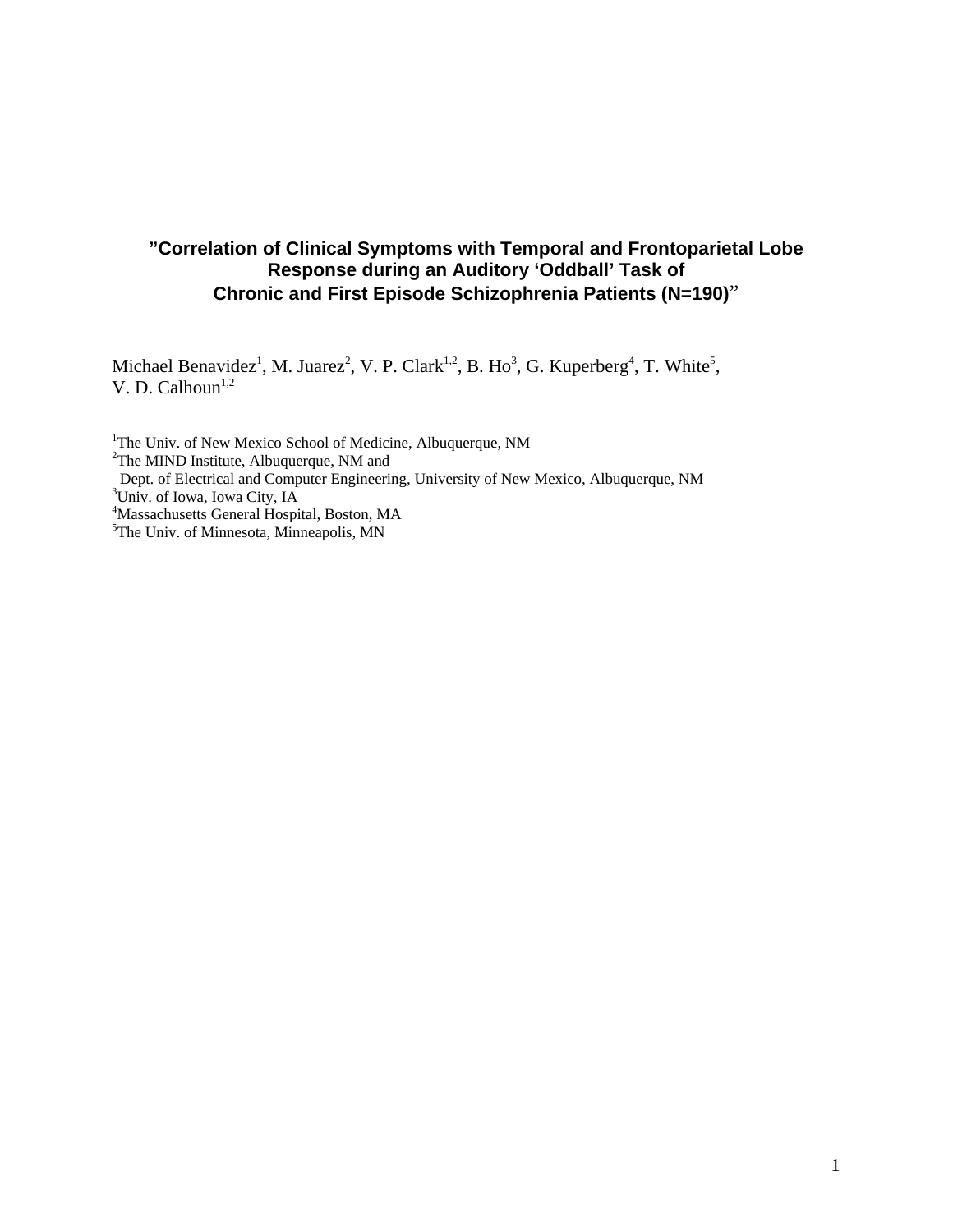# **ABSTRACT**

 The disorder of schizophrenia is defined by the presence of positive and negative clinical symptoms. One of the hallmark positive symptoms is the presence of auditory hallucinations which have previously been studied to involve bilateral temporal lobe anamolies. Our study seeks to further define and potentially quantify these anamolies in temporal lobe response by looking at the correlation of clinical symptoms with temporal lobe activation. To accomplish this task we have subjected 22 first episode and 64 chronic patients along with 104 matched healthy controls to a functional MRI scan while undergoing an auditory 'oddball' task. Analysis of this data is unique in the use of independent component analysis (ICA) via Matlab toolbox (GIFT). Results showed expected positive activation patterns for temporal lobe activity across all participants but revealed no statistically significant differences within patient populations (first episode (FE) vs. chronic) or between patients and matched healthy controls. We observed strong correlation coefficients for both patient groups as positive symptoms were negatively correlated to temporal lobe response (FE rho = -0.31, chronic rho = -0.20). Negative symptoms were positively correlated but only statistically significant for first episode patients (rho  $= +0.23$ ). This data is consistent with other studies involving EEG recordings of P300 amplitude response. Finally, in analyzing frontoparietal (FP) lobe activation we showed statistically signficant activation differences between patients and controls. This result could potentially be used as a future diagnostic test. In addition, we uncovered another point of asymmetry in first episode patients whose right FP lobe showed a nearly two-fold correlation coefficient value versus the left FP lobe for negative symptoms. This unique asymmetry could offer a new area of focus for future researchers into the pathophysiology of schizophrenia.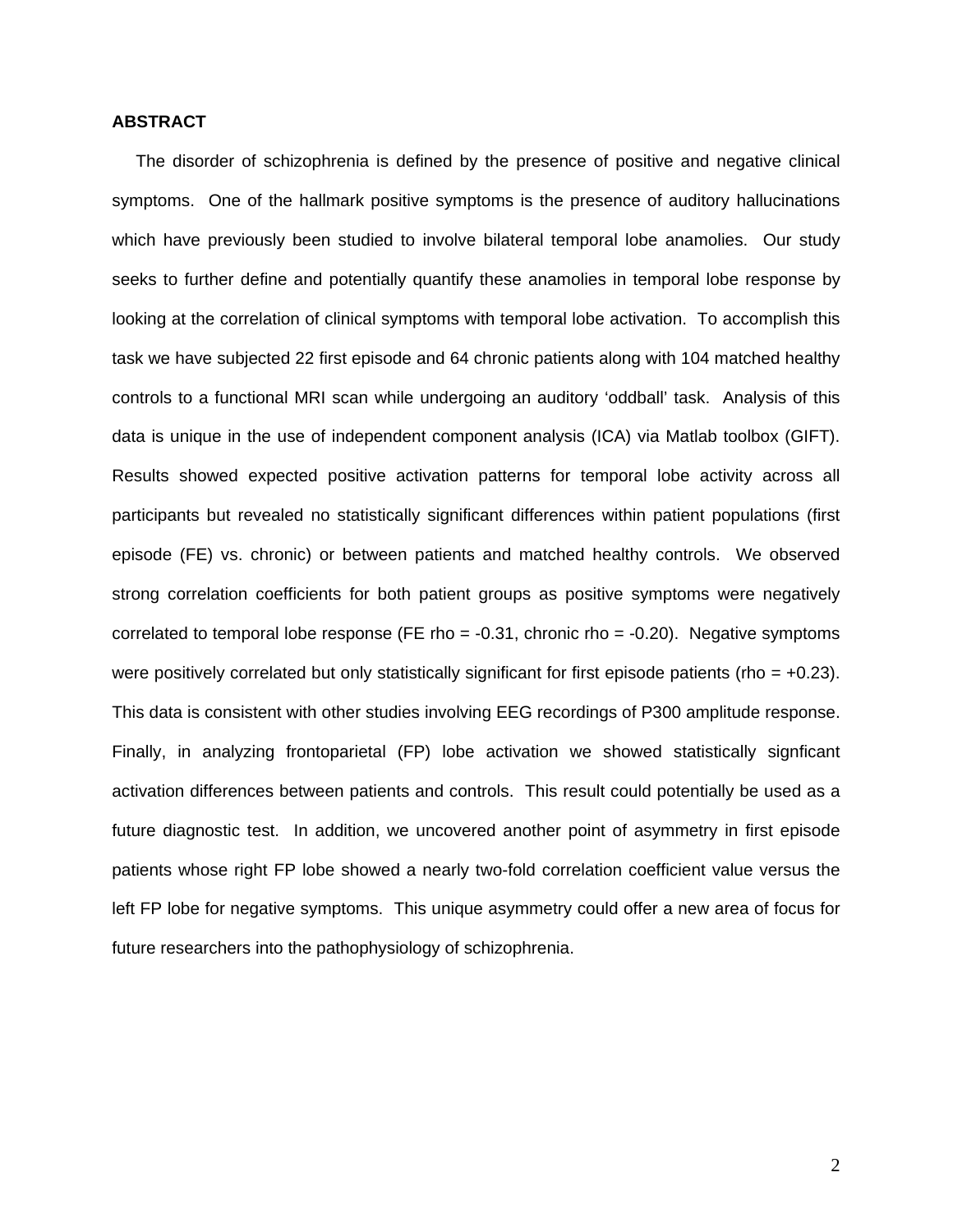# **INTRODUCTION**

 Schizophrenia is a psychotic disorder characterized by abnormal behaviors, incongruent thought processes and disrupted thought content (Liddle, 1987) which cross-culturally affects 1% of the population worldwide. Currently schizophrenia is a clinical diagnosis based upon the presence of positive and negative symptoms. As stated in the DSM-IV, positive symptoms include delusions, hallucinations (most commonly auditory), disorganized speech, and grossly disorganized or catatonic behavior. Negative symptoms include the presence of a flat affect, alogia, and avolition. The pathophysiology of this disease which create these psychological abnormalities remains an active area of research.

 Since auditory hallucinations are a hallmark of the disorder, extensive research has been conducted on the auditory neural pathyways and its potential dysfunctional nature in patients. Although studies have uncovered structural analomies in temporal lobe shape and volume (Engelian) in schizophrenic patients, functional testing has provided more definitive differentiation amoung schizophrenia patients and healthy controls. Calhoun showed successful discrimination between healthy controls and schizophrenia patients based on auditory cortex testing and bilateral temporal lobe response (Calhoun, Kiehl 2004) . Studies by Engelien have show that schizophrenia is characterized by disturbed auditory processing which is suggestive of left temporal lobe abnormalities (Engelien). In addition, EEG testing in which an intermittent stimuli elicits an electrical event-related potential (ERP) 300 msec after onset, commonly known as P300 or P3, has shown a consistent amplitude reduction for schizophrenia patients (Ford et al. 1992, McCarley et al 1991). The P300 response is generated by multiple brain regions (including subsets of frontal and parietal cortex) but is also a function of temporal lobe response (Halgren et al). We will seek to further define and potentially quantify these anamolies in temporal lobe response by perfoming functional magnetic resonance imaging (fMRI) on patients and healthy controls while undergoing an auditory 'oddball' task.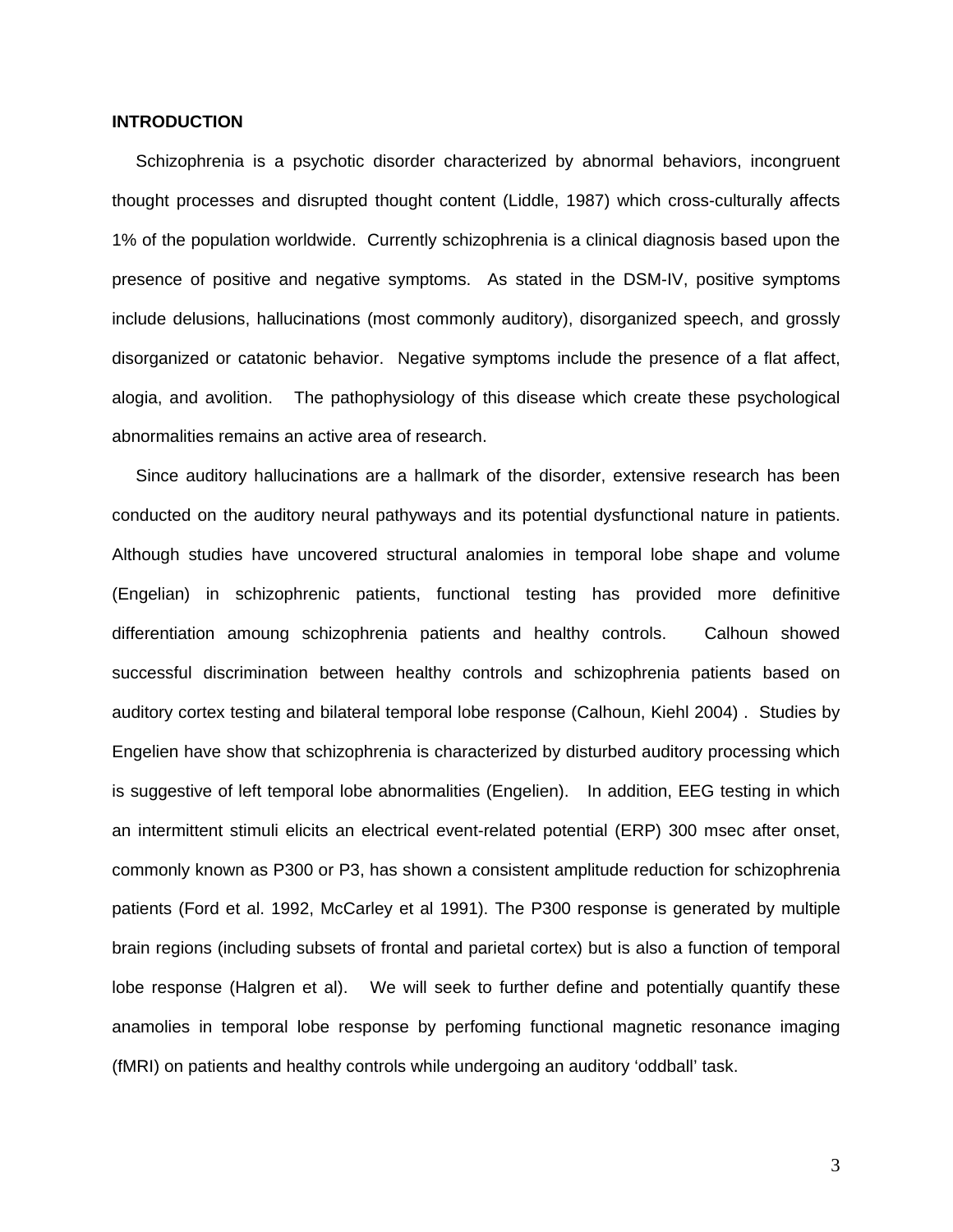By utilizing fMRI scans we can identify the neural networks across the whole brain as it engages in auditory processing. We used the auditory 'oddball' task both as a way to have more control over participant's behavior beyond just "resting" and also to stimulate the brain with a task that both patients and controls can perform accurately and which is known to elicit robust brain function differences between the two groups (Kiehl and Liddle, 2001, Kiehl et al 2005b, Salisbury, et. al 1998). Furthermore, our intent is to use independent component analysis (ICA) as a means of separating the complex mixed signals arising from the auditory 'oddball' task into individual components with both a spatial brainmap and its timecourse. The application of ICA analysis to fMRI data provides a means of measurement of both connectivity and taskrelatedness. This allows for the identification of brain networks involving multiple brain regions as well as the ability to test for which of these networks are affected by schizophrenia (Calhoun, et al 2001a). By doing so, we can analyze the differences between patients and controls as well as between first episode and chronic schizophrenics. Finally, we seek to analyze the correlation of clinical symptoms (both positive and negative) on the temporal lobe response. Although there are studies looking at the relationship of clinical symptoms versus P300 amplitude response the correlation between symptoms and fMRI activation is a new area of research. Based on work by Debruille, et. al. which found a strong negative correlation between positive symptoms and P300 amplitude we should expect to uncover similar results. In addition, we hypothesize that a stronger correlation exists between clinical symptoms and chronic schizophrenia patients versus first episodes.

 Below, we describe our study protocol and provide details on the data processing techniques used as well as the results and conclusions of our findings.

# **METHODS**

#### *Participants*

 A subset of study data from a total of 86 patients with schizophrenia and 104 matched healthy controls were taken from the larger the Mental Illness and Neuroscience Discovery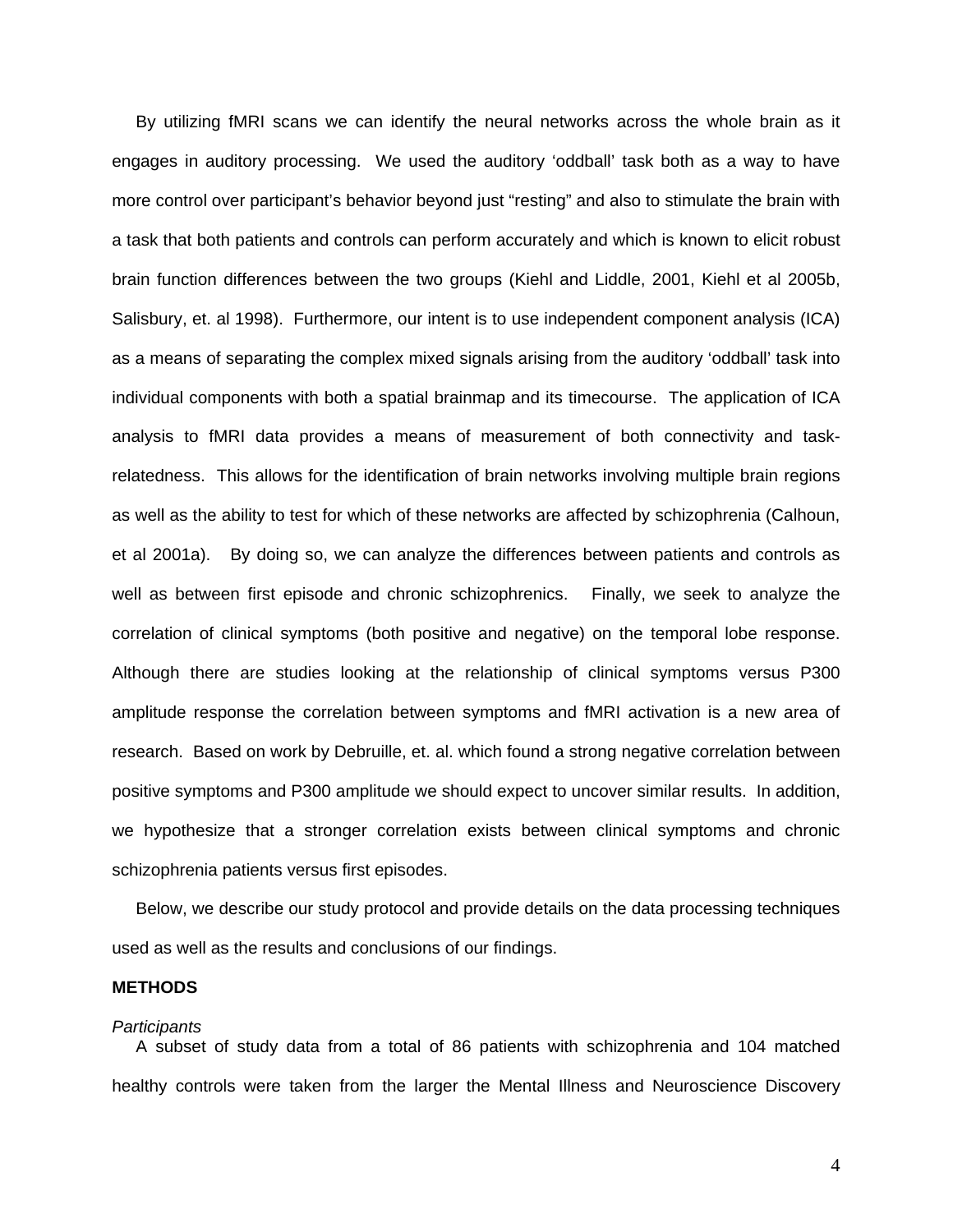(MIND) Clinical Imaging Consortium (MCIC) research project. The MCIC's group members include the University of New Mexico in Albuquerque, University of Iowa in Iowa City, Massachusetts General Hospital in Boston, and the University of Minnesota in Minneapolis. All subjects were required to be at least age 18 and no older than 60, and to be fluent in English. The MCIC research protocol provided written informed consent for all study participants and outlined the criteria for classifying volunteers as either first episode (FE) or chronic schizophrenia patients or as matched healthy controls. Diagnoses were based on the American Psychiatric Association DSM IV during an initial interview. First episode patients included those diagnosed with either schizophrenia, schizophreniform disorder, or schizoaffective disorder. Chronic patients all carried a diagnosis of schizophrenia. A table outlining the entire critieria for both first episode and chronic schizophrenia patients is included in the Appendix. For FE subjects, an emphasis was placed on finding newly diagnosed schizophrenia patients who were neuroleptic naïve and fMRI measurements could be obtained prior to long term administration of any medication. Scoring of clinical symptoms (positive and negative) for schizophrenia patientswere based on the Scale for the Assessment of Positive Symptoms (SAPS) and the Scale for the Assessment of Negative Symptoms (SANS) (Andreasen 1984). Below is a breakdown of demographic data of participants:

| <b>Table of Demographics</b> |                   |                   |                    |                    |  |  |
|------------------------------|-------------------|-------------------|--------------------|--------------------|--|--|
|                              | First Episode     | First Episode     | Chronic Schiz      | Chronic Schiz      |  |  |
|                              | Controls          | Patients          | Controls           | <b>Patients</b>    |  |  |
| Average Age<br>/ Std. Dev.   | 25.8 yrs / 6.7 SD | 26.4 yrs / 7.7 SD | 35.0 yrs / 12.0 SD | 36.3 yrs / 11.1 SD |  |  |
| Gender                       | 29 M / 23 F       | 25 M/7 F          | 58 M / 35 F        | 68 M / 22F         |  |  |
| <b>Handedness</b>            | Right: 48         | Right: 27         | <b>Right: 85</b>   | Right: 78          |  |  |
|                              | Left: $2$         | Left: $2$         | Left: $5$          | Left: $2$          |  |  |
|                              | Ambi: 1           | Ambi: 2           | Ambi: 3            | Ambi: 6            |  |  |
|                              | No Response: 1    | No Response: 1    | No Response: 0     | No Response: 4     |  |  |
| <b>Parental SES</b>          | 2.62              | 2.56              | 2.63               | 2.71               |  |  |
| <b>SAPS</b>                  |                   |                   |                    |                    |  |  |
| Average /                    | N/A               | $5.5 / 2.2$ SD    | N/A                | $4.3 / 2.9$ SD     |  |  |
| Std. Dev.                    |                   |                   |                    |                    |  |  |
| <b>SANS</b>                  |                   |                   |                    |                    |  |  |
| Average /                    | N/A               | 8.5 / 3.9 SD      | N/A                | $7.3 / 3.6$ SD     |  |  |
| Std. Dev.                    |                   |                   |                    |                    |  |  |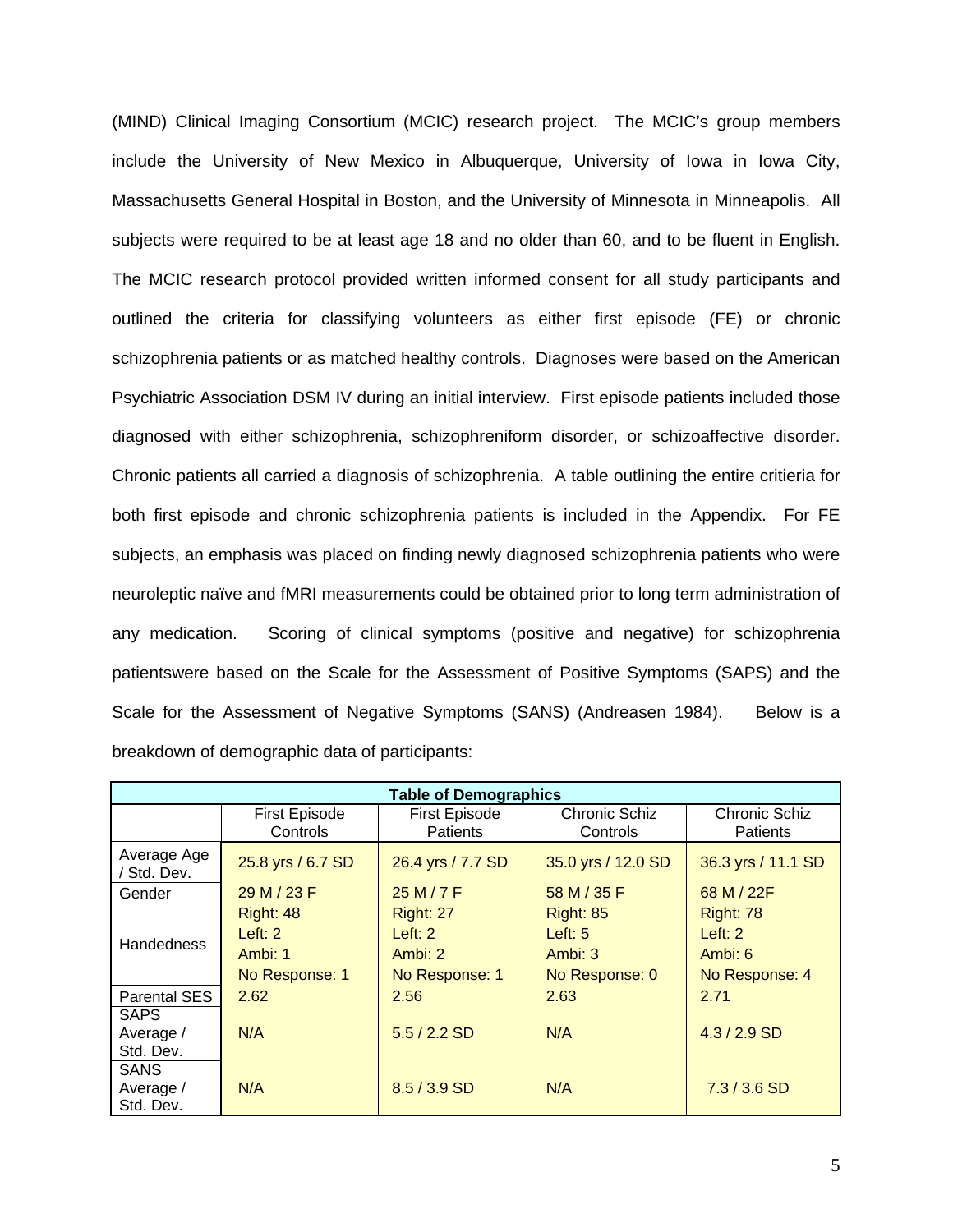#### *Auditory 'Oddball' Task*

 For the auditory 'oddball' task participants wore sound-insulated earphones (Avotec, Stuart, FL) that presented the auditory stimuli while also shielding them from gradient amplifier noise. Subjects were expected to respond and press a button with their right index finger every time they heard a target stimulus and not to respond to a series of standard and novel sounds. The same auditory stimuli were used and found to be effective in differentiating healthy controls from schizophrenia subjects (Kiehl and Liddle, 2001; Kiehl et al., 2005). Standard stimuli occurred with a probability of  $p = 0.82$  and were represented with 1 kHz tones. Target and novel stimuli were infrequent and each occurred with a probability of  $p = 0.09$  (Fig. 1). Target stimuli were represented with 1.2 kHz tones and novel stimuli were computer generated complex sounds. Each stimulus was presented with a pseudorandom order and last for 200 ms. The interstimulus interval changed randomly in the interval 550-2050 ms and the mean was 1200 ms. A total of four runs were acquired per session and each run was comprised of 90 stimuli. The sequences for target and novel stimuli were exchanged between runs to balance their presentation and to ensure that the activity evoked by the stimuli were not because of the type of the stimulus used.



Figure 1.

Auditory oddball paradigm. Auditory oddball event-related fMRI task.

#### *fMRI Imaging Parameters*

 FMRI data acquired through either 1.5T or 3T MRI scanners. The University of New Mexico used at 1.5T scanner, Massachusetts General Hospital, the University of Iowa and the University of Minnesota used 3.0T scanners. Parameters for these functional scans are as indicated below:

Pulse sequence = PACE-enabled (on Siemens scanners), Single shot, single echo EPI Scan plane = oblique axial, AC-PC, copy T2 in-plane prescription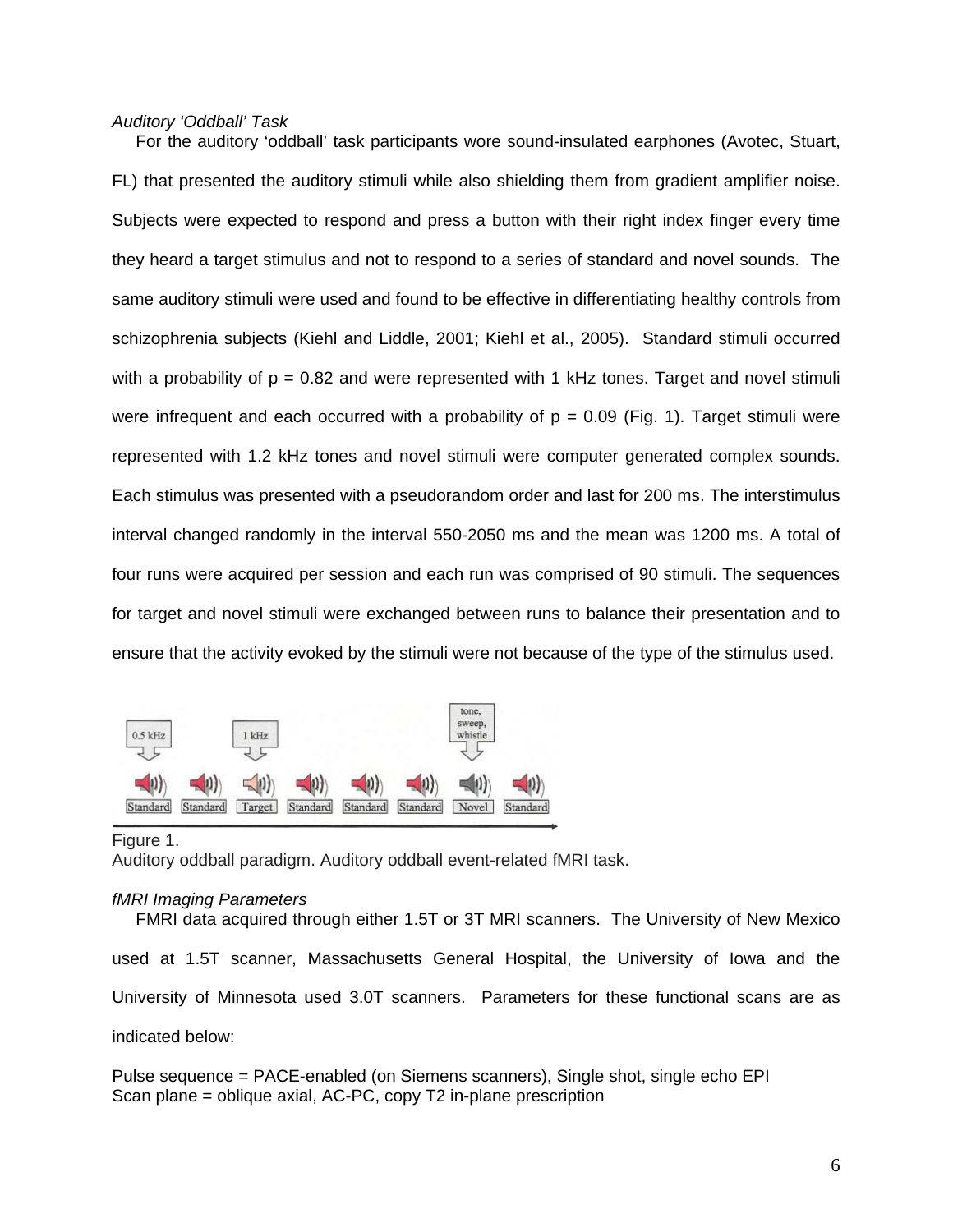$FOV = 22$  cm  $FA = 90$  degrees 27 slices, slice thickness = 4mm, 1 mm skip  $BW = \pm 100$  kHz = 3126 Hz/Px  $TR = 2000 \text{ ms}$  64.64 matrix, 1 shot  $TE = 30$ ms (3T); 40ms (1.5T - 39ms is ok)

#### *Data Analysis*

 Data was preprocessed using the software package SPM5 (http://www.fil.ion.ucl.ac.uk/spm/). Images were motion-corrected using INRIalign – a motion correction algorithm unbiased by local signal changes (Freire and Mangin 2001; Freire, et al. 2002). Data were spatially normalized into the standard Montreal Neurological Institute space (Friston, 1995) and slightly sub-sampled to 3x3x3 mm, resulting in 53x63x46 voxels. Next the data was spatially smoothed with a 10x10x10 mm full width at half-maximum Gaussian kernel. The resulting coordinates were converted to the Talairach and Tournoux standard space for anatomical mapping (Talairach and Tournoux 1988).

#### *Independent Component Analysis*

 After the preprocessing was completed, a group ICA was performed on the data (Calhoun, et. al 2001). A Matlab toolbox known as GIFT, (http://icatb.sourceforge.net version 1.3c), was used to accomplish this task. ICA is a data-driven multivariate analysis method that identifies distinct groups of brain regions with the same temporal pattern of hemodynamic signal change. FMRI time series data for all participants were first compressed through principal component analysis (PCA). There were 3 data reduction stages in our PCA, in which data were temporally concatenated for further dimension reduction at each stage. This is a method that has been shown to be a practical approach to group ICA and was done in order to make the estimation computationally tractable (Calhoun, et al. 2001, Schmithorst and Holland 2004). The final dimensionality of the data was estimated to be 20 maximally independent components using the modified minimal description length (MDL) criteria tool built into GIFT (Li, et al. 2007). The data reduction was followed by a group spatial ICA, performed on the participants' aggregate data, resulting in the final estimation of our independent components. The algorithm used in this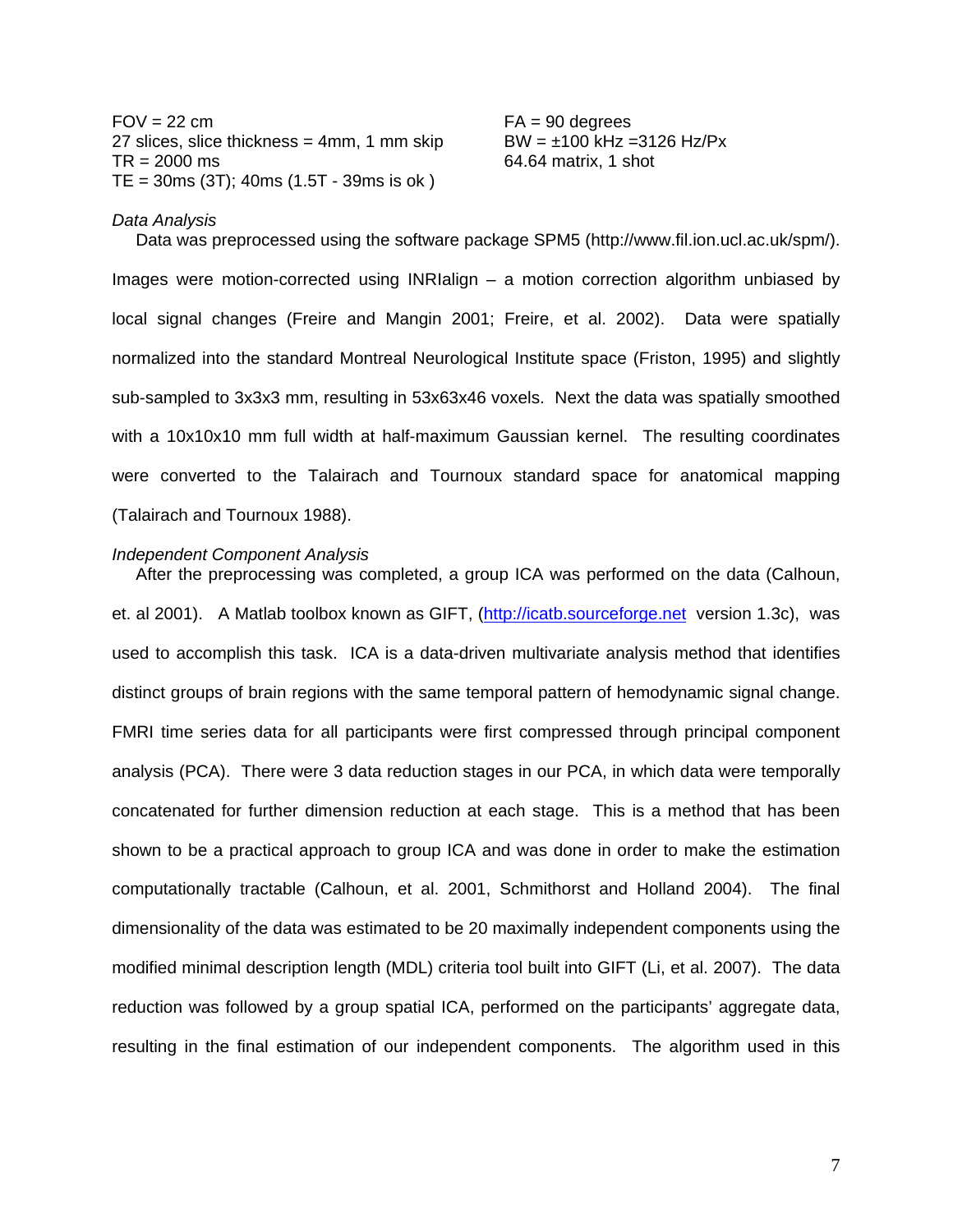process was the Infomax algorithm, which attempts to minimize the mutual information of network outputs (Bell and Sejnowski, 1995).

# *Statistical Analysis of ICA Results*

 From the group spatial ICA, we reconstructed spatial maps and their corresponding ICA time courses that represented both the spatial and temporal characteristics of each component, subject, and session. These characteristics are able to depict component and subject group variability existent in the data. In all, this resulted in 7,600 independent component spatial maps (190 subjects x 2 sessions x 20 independent components), each with an associated ICA time course. These maps and time courses were then subjected to a second level analysis to determine whether the resultant components were task-related or simply noise or artifacts.

 We then performed statistical analysis of the spatial components. We averaged the spatial maps produced during the ICA across the 2 sessions. The spatial maps were then converted to z-score maps and then entered into a second level one-sample t-test to identify voxels which contributed significantly to a given component for the group. Next these components were analyzed statistically and compared with group-specific thresholds to observe regional neural activations and any potential trends amoung participant groups.

 We also statistically analyzed the ICA time courses of each component. We performed a temporal sorting of the ICA time courses using an SPM5 design matrix containing one regressor corresponding to the auditory sensorimotor stimuli. Temporal sorting is a method by which we compare the model's time course with the ICA generated time course. Using a multiple linear regression sorting criteria, the concatenated ICA time courses were fit to the model time course. Upon completion of this step, components were then sorted according to the r-square statistic. This resulted in a set of beta-weights for each regressor associated with a particular subject and independent component. The purpose of this temporal regression was to illustrate the significance of a particular component with respect to certain characteristics of the experiment that it represented. In other words, the value of the beta weight indicated the degree to which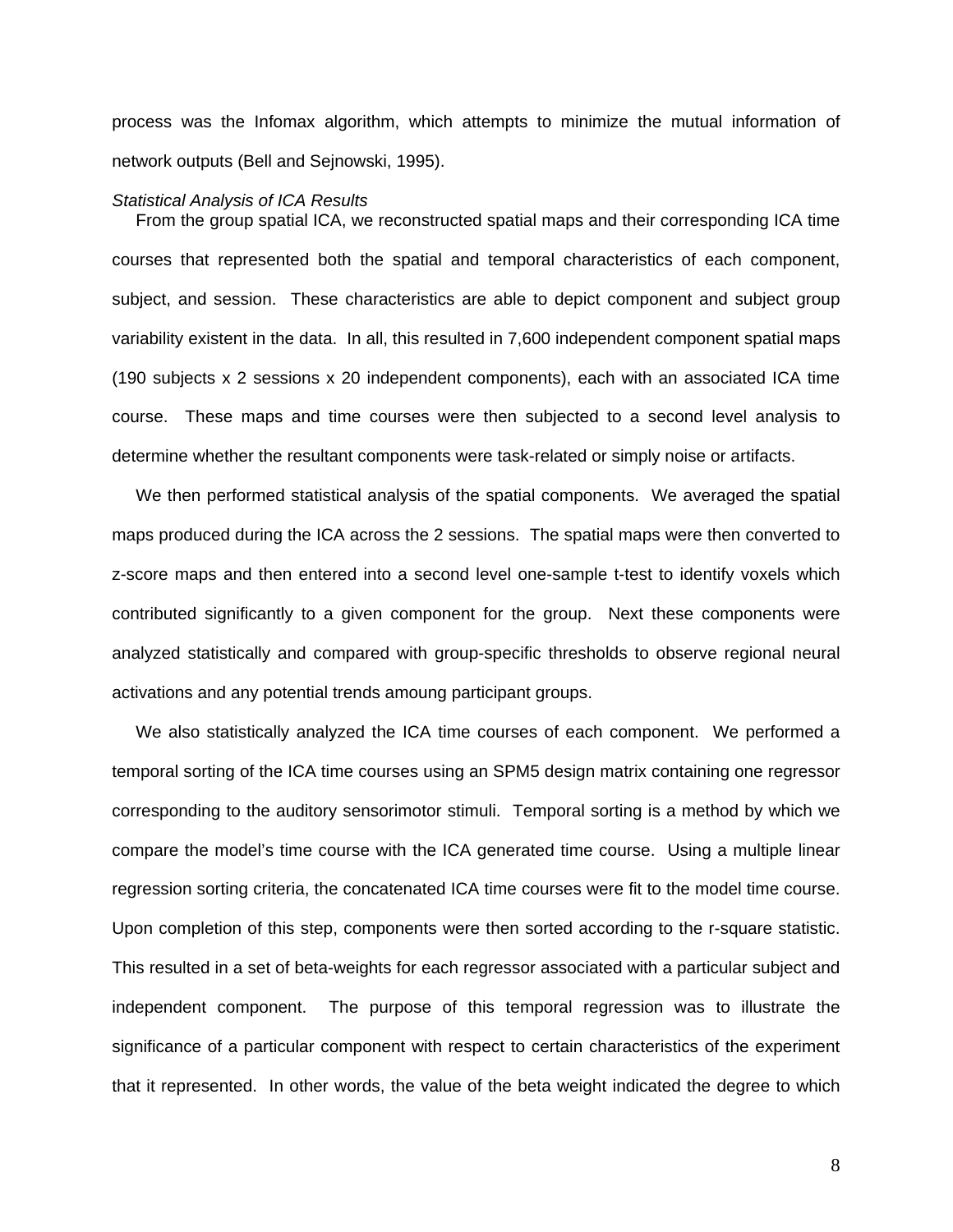the component was modulated by the auditory task. Next, we calculated the event-related averages of the time courses for all the components. Each plot of the event-related average depicts the level of neural activation for that particular component over the course of the experimental period.

 For each independent component in the study, we performed one and two-sample t-tests as well as averaged the beta weights across particular subject and site subgroups. The voxel-wise one and two-sample t-tests were performed on the beta values obtained for each component to detect statistically significant brain or neural network activation amoung first episode, chronic or healthy controls. Two-sample t-tests were used to compare the differences in activation or response between experimental groups as follows:

i. chronic patients vs. matched healthy controls,

ii. first episode patients vs. matched healthy controls,

iii. chronics vs. first episode

iv. all schizophrenia patients vs. all matched healthy controls.

*Correlation of Task-related Activation with Clinical Symptoms* 

 The final step in our analysis involved identifying any potential correlations between positive and negative clinical symptoms and ICA component activation. This was done by conducting Pearson correlations for each independent component across participant groups (first episode and chronic patients) versus clinical symptoms (positive and negative). These comparisons were then statistically thresholded and corrected for multiple comparisons based on the false discovery rate.

# **RESULTS**

 Results of the analysis as outlined previously we identified a large number of independent components (ICs) which exhibited statistically significant differences between patients and their matched healthy controls. These ICs included the primary motor cortex (20), the occipital or visual cortex (12 & 19) and the default mode (4 & 5). For the purposes of this study we will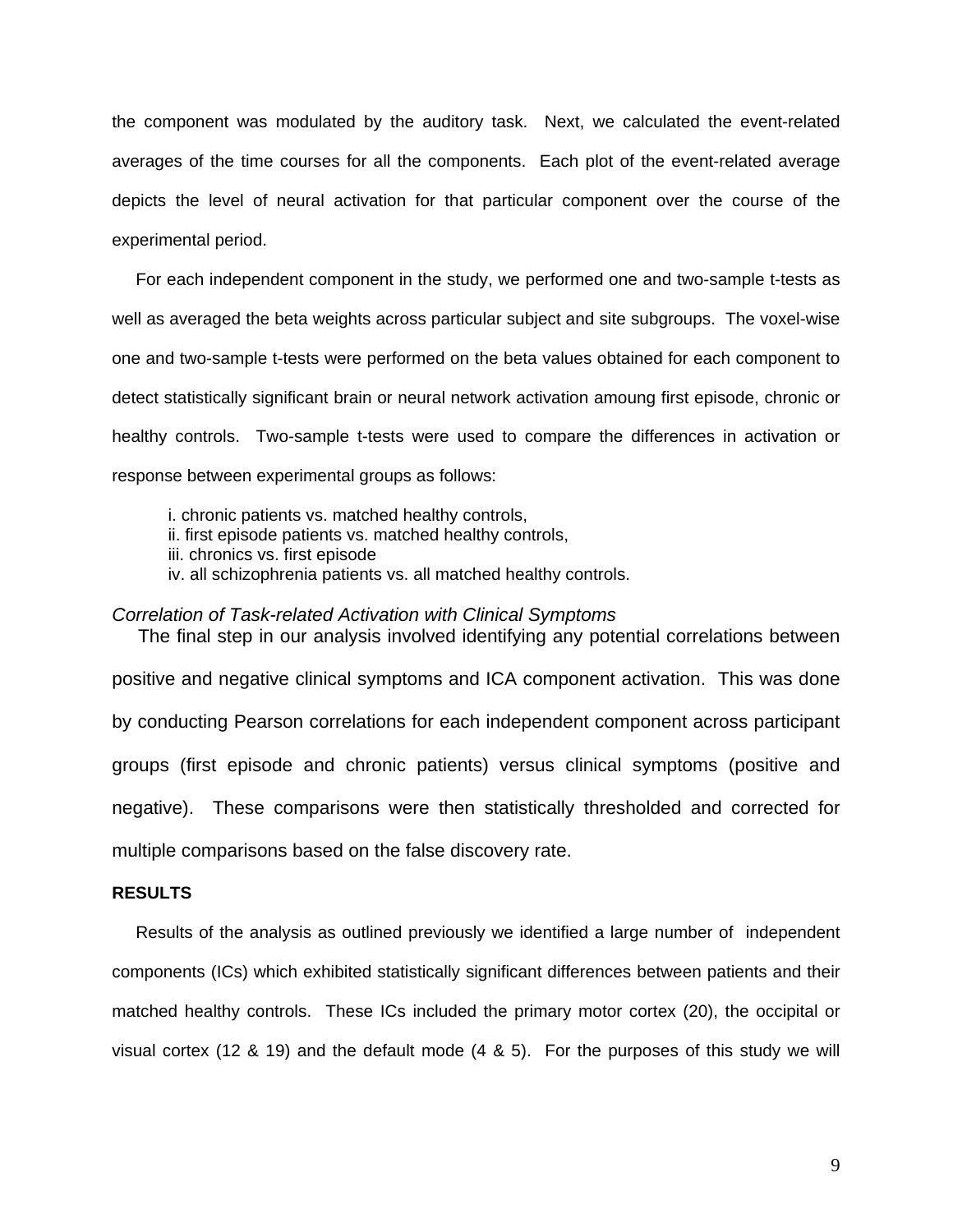focus on the results for the temporal lobes (IC# 13 and 17) and the frontoparietal lobes (IC# 7 and 9).

# *Temporal Lobe Results*

 For the temporal lobe, one-sample t-tests revealed positive direction activation for all participant groups (see figure 1 below).



Figure 1. Temporal Lobe Activation under Auditory 'Oddball' Task

However, based on the results of two-sample t-tests there was no statistically significant difference in activation between patients (first episode or chronic) and their matched healthy controls. In addition, no difference in temporal lobe response existed within the patient populations (first episode versus chronic).

 Correlation coefficients between temporal lobe response and clinical symptoms were calculated and then thresholded at a p-value of <0.05 (FDR corrected) using a nonparametric permutation approach. For the temporal lobe areas, chronic and first episode patients, showed statistically significant correlation with positive and negative symptoms:

|                      | <b>First Episode</b><br><b>Patients</b> | Chronic<br>Patients |
|----------------------|-----------------------------------------|---------------------|
| Positive<br>Symptoms | $rho = -0.31$                           | $rho = -.20$        |
| Negative<br>Symptoms | $rho = 0.23$                            | n/a                 |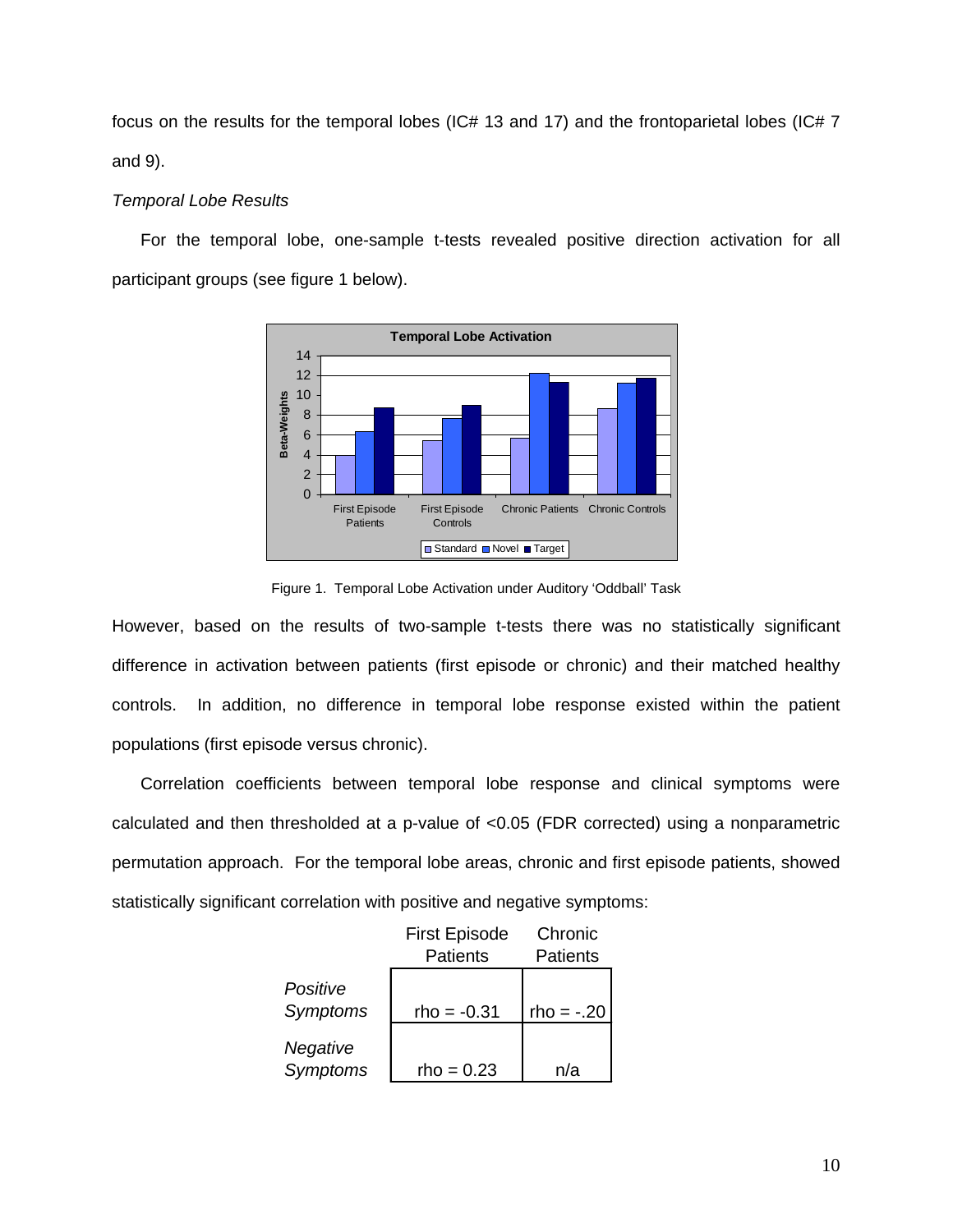# *Frontoparietal (FP) Lobes*

 For the left frontoparietal lobe, one-sample t-tests revealed positive activation for all participant groups (see figure 2 below). For the right frontoparietal lobe, activation was mixed and was shown to be significant only for target tones during the auditory task by first episode patients (target, t=2.23 df=21) and matched healthy chronic controls (target t=3.33 df=73).



Figure 2. Frontoparietal Lobe Activation under Auditory 'Oddball' Task.

Two-sample t-tests revealed statistically significant differences in FP lobe activation between patients and controls. The table below outlines the statistically significant response differences between patient and control groups for both left and right lobes.

| Two-Sample T-test                     |                                      |                                                |                                        |  |  |  |
|---------------------------------------|--------------------------------------|------------------------------------------------|----------------------------------------|--|--|--|
| Left Fronto-Parietal<br>Lobe          | FE Patients vs<br><b>FE Controls</b> | Chronic Patients vs<br><b>Chronic Controls</b> | All Patients vs<br><b>All Controls</b> |  |  |  |
| <b>Novel</b>                          | 2.41                                 | 3.29                                           | 4.07                                   |  |  |  |
| <b>Target</b>                         | 2.83                                 | 4.60                                           | 5.42                                   |  |  |  |
| <b>Right Fronto-</b><br>Parietal Lobe | FE Patients vs<br><b>FE Controls</b> | FE vs. Chronic<br>Patients                     |                                        |  |  |  |
| Standard                              | 2.38                                 |                                                |                                        |  |  |  |

The calculated correlation coefficients between chronic patients and right FP lobe activation only showed significance for positive symptoms (+0.19). For first episode patients, the table below highlights the correlation values across both lobes.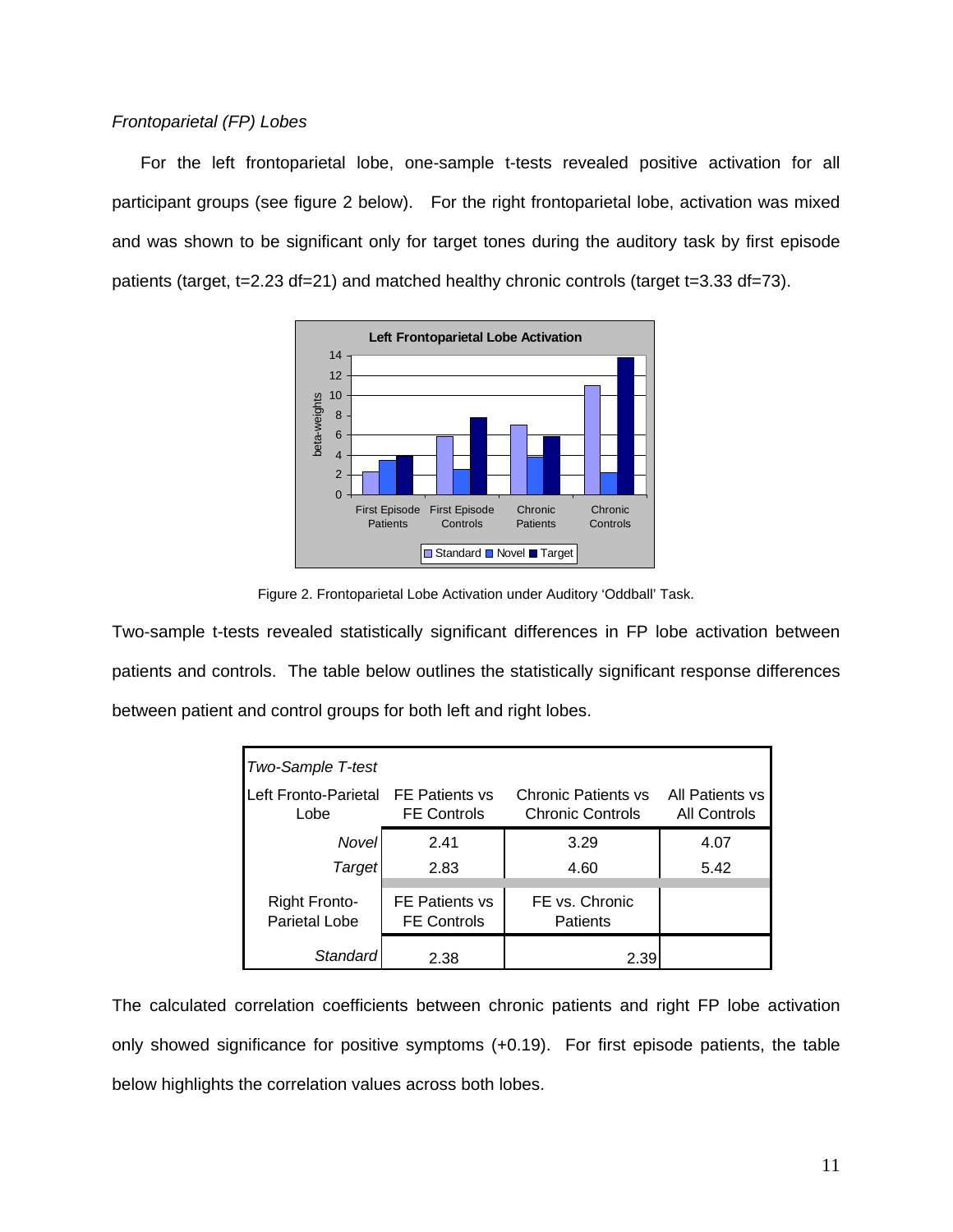| <b>First Episode</b><br><b>Patients</b> | <b>Frontoparietal Lobe</b> |       |  |
|-----------------------------------------|----------------------------|-------|--|
|                                         | Left                       | Right |  |
| Positive<br>Symptoms<br>Negative        | $-0.21$                    |       |  |
| Symptoms                                | 0.22                       | 0.43  |  |

# **DISCUSSION**

 Looking at the results for temporal lobe activation, our analysis is consistent with other similar studies involving fMRI data and P300 amplitude response. The lack of statistically significant differences in temporal lobe response between patients and healthy controls was previously highlighted in a study by Kiehl, et. al (2001). Debruille found the same negative relationship existed between the degree of temporal lobe activation and positive clinical symptoms. However our data did uncover a larger negative correlation amoung first episode versus chronic patients with respect to positive symptoms. The explanation for this difference would require more analysis as it may simply be a function of age difference between patient populations or it could be the effects of long term drug treatment. A study by Jones looking at quetiapine in first episode patients showed that "During auditory stimulation, the healthy control group and stably treated group produced significantly greater activation in the superior temporal gyrus than the drug naïve sample." Looking at our one sample t-test data, we would tend to support this statement. However, further work would need to be done to highlight the average dose years of our chronic schizophrenia patients to confirm this secondary finding.

 Although our original focus was on the temporal lobe we offer up the results of the bilateral frontoparietal regions as this area was consistently activated in other studies (in particular P300 measurements) during auditory cortex stimulation. Our results show that patient stimulation of left frontoparietal regions was consistently and statistically larger in response as compared to matched heathly controls when exposed to both novel and target stimuli during the auditory oddball task. This differentiation between patients and controls could represent a future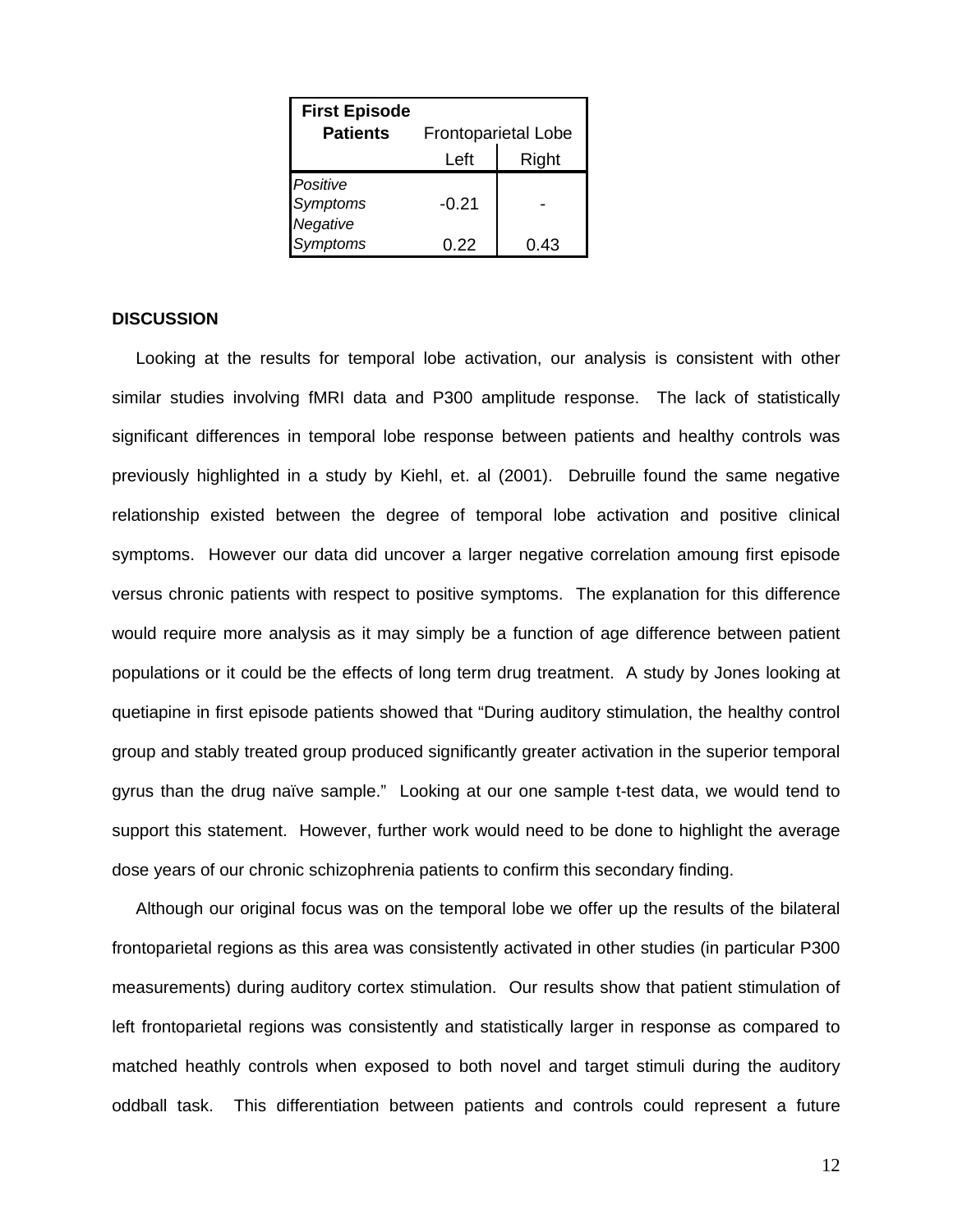diagnostic test to diagnose patients. Of course, more extensive research and study would be required to confirm this data and to begin to quantify the sensitivity and specificity of such a diagnostic test. What's intriguing about this possibility is that fact that the results also showed a statistically significant difference in the right FP lobe within the patient population (FE vs. chronic for Standard tones) which could potentially be exploited to track disease progression.

 Finally, we see the same pattern in correlation coefficients for first episode patients for FP lobes as for temporal lobes; namely positive symptoms were negatively correlated as negative symptoms were positively correlated. These correlation relationships seem reasonable since increased severity of positive symptoms suggest increased psychosis which would tend to further impair attention to task performance and decrease brain activation.

 Another interesting finding of our results is the asymmetry in correlation values for negative symptoms for FE patients. The data shows a nearly two-fold larger correlation coefficient for right versus left FP lobe activation. Previous studies have highlighted a consistently larger negative correlation in left temporal lobe response as measured in P300 amplitude (McCarley). This new asymmetry may suggest a new area of focus for future researchers and given that it is statistically significant only for FE patients could suggest a point of origin for the pathophysiology of schizophrenia. Clearly, this results needs more investigation.

#### **ACKNOWLEDGEMENTS**

 This work was funded in part by the Department of Energy: DE-FG02-99ER62764. The authors would like to thank the Mind Research Network staff for their efforts in the data collection process.

 M. Benavidez, M. Juarez, and V. Calhoun performed the data analysis and interpretation as well as contributed to writing of this research paper. V. P. Clark, B. Ho, G. Kuperberg, T. White helped design and implement the experiment, collect the data and faciliated the imaging and behavioral data-sharing to make this analysis possible.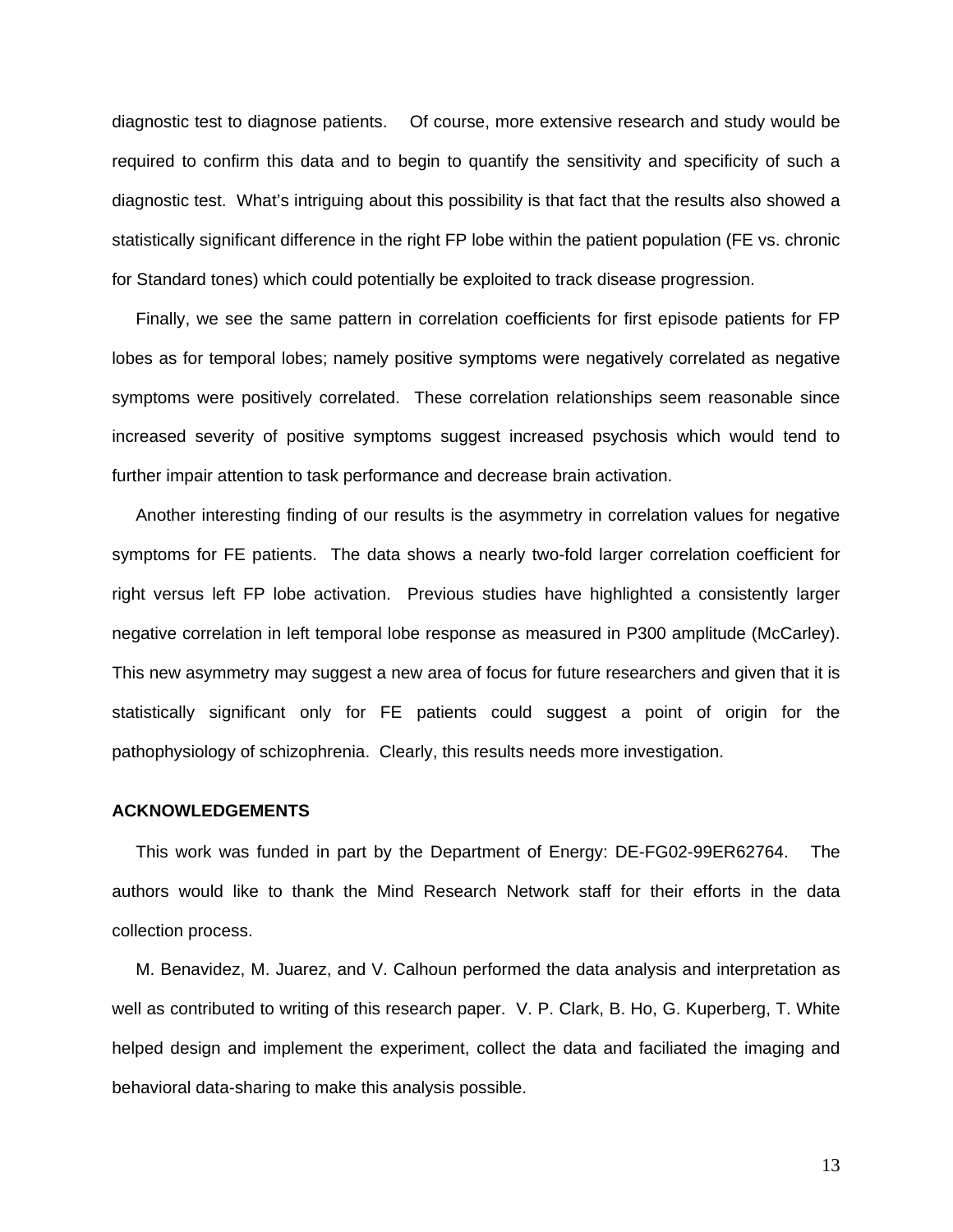# **REFERENCES**

Andreasen, NC (1982): Negative symptoms in schizophrenia: Definition and reliability. Archives of General Psychiatry 39:784-788.

Andreasen NC. 1984. The Scale for the Assessment of Positive Symptoms (SAPS). Iowa City, IA: The University of Iowa.

*Bell A.J., Sejnowski T.J., (1995): "An information-maximization approach to blind* 

*separation and blind deconvolution." Neural Comput. 7(6):1129-59.* 

- Bruder, Gerard E., et. al. (2001): "Event-related potentials in schizophrenia during tonal and phonetic oddball tasks: Relations to diagnostic subtype, symptom features and verbal memory" Biol Psychiatry 50:447-452.
- Calhoun V.D., et. al. (2001): "A method for making group inferences from functional MRI data using Independent Component Analysis." Human Brain Map. 14(3):140-151.
- Calhoun V.D., Kiehl K.A., Liddle P.F., Pearlson G.D. (2004): "Aberrant Localization of Synchronous Hemodynamic Activity in Auditory Cortex Reliably Characterizes Schizophrenia." Biological Psychiatry 55:842-849.
- Debruille, J. Bruno, et. al, "The correlation between positive symptoms and left temporal eventrelated potentials in the P300 time window is auditory specific and training sensitive." Schizophrenia Research, 78: 117-125.
- Engelien, Almut Stern, E., Silbersweig, D., "Functional Neuroimaging of Human Central Auditory Processing in Normal Subjects and Patients with Neurological and Neuropsychiatric Disorders.", Journal of Clinical and Experimental Neuropsychology, Vol 23. No. 01, 94-120.
- Ford, J.M., Pfefferbaum, A., Roth, W., 1992. "P3 and Schizophrenia." Ann. N.Y. Acad. Sci. 658, 146-162.
- Freire L, Mangin JF, (2001): "Motion correction algorithms may create spurious brain activations in the absence of subject motion." NeuroImage 14(3):709-722.
- Freire L, Roche A, Mangin JF. (2002): "What is the best similarity measure for motion correction in fMRI time series?" IEEE Trans. Med. Imaging 21(5):470-484.
- Friston K., et. al. (1995): "Spatial registration and normalization of images.", Human Brain Mapping, 3(3): 165 – 189.
- Halgren E, Marinkovic K, Chauvel P. (1998): "Generators of the late cognitive potentials in auditory and visual oddball tasks." Electroencephalogr Clin Neurophysiol. 106(2):156-64.
- Kiehl KA, Liddle PF. (2001): "An event-related functional magnetic resonance imaging study of an auditory oddball task in schizophrenia." Schizophr.Res. 48(2-3):159-171.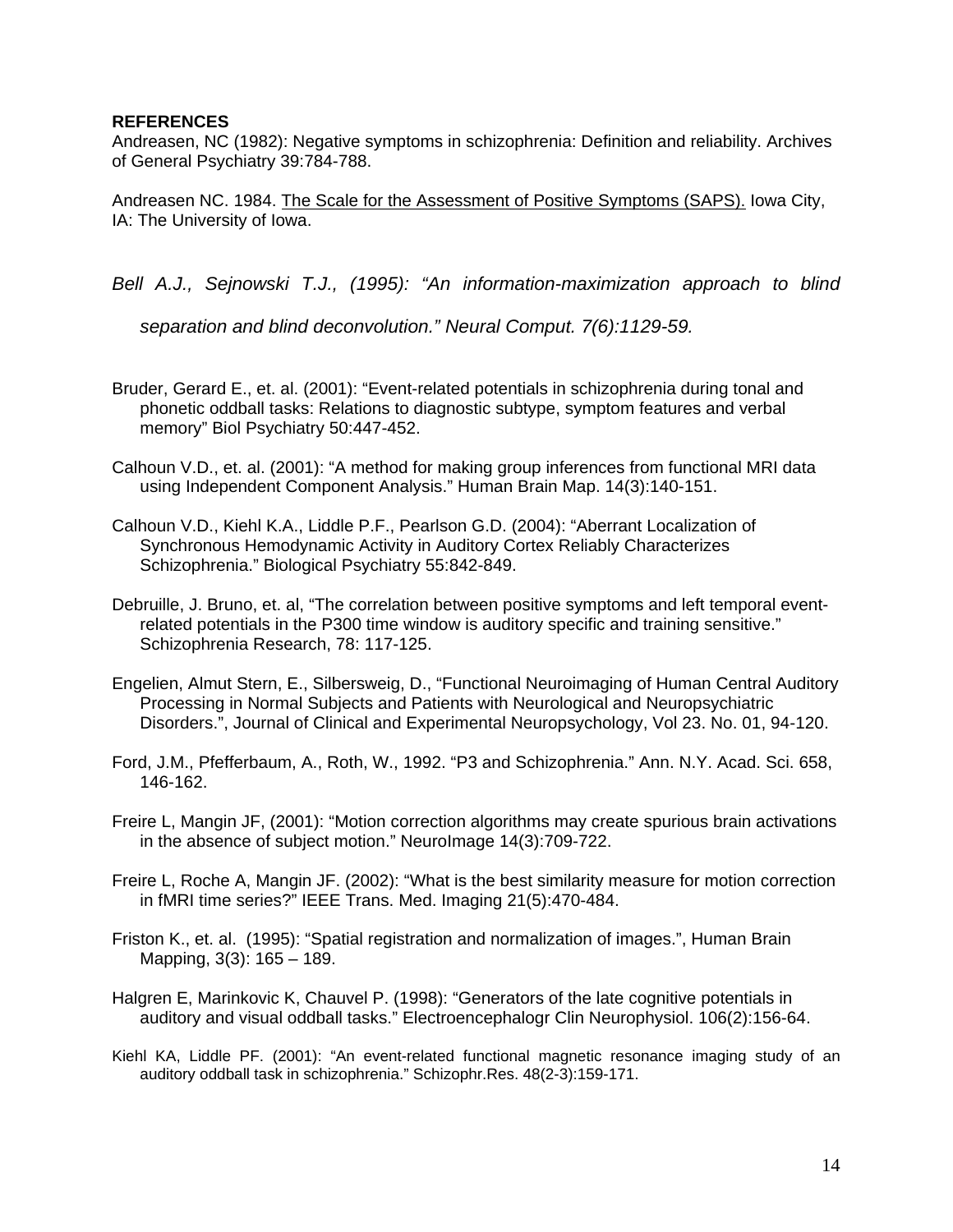- Kiehl KA, Stevens MC, Celone K, Kurtz M, Krystal JH. (2005b): "Abnormal hemodynamics in schizophrenia during an auditory oddball task." Biological Psychiatry 57(9):1029-1040.
- Li, Y., Adali T., Calhoun V.D. (2007): "Estimating the number of independent components for fMRI data." Human Brain Map. 28(11):1251-1266.
- Liddle PF. (1987): "The symptoms of chronic schizophrenia. A re-examination of the positive negative dichotomy.", Br.J.Psychiatry 151:145-151.
- McCarley, R.W., et. al. "Event-related potentials in schizophrenia: their biological and clinical correlates and a new model of schizophrenic pathophysiology." Schizophr. Res. 4, 209– 231.
- Renoult, Louis, et. al. "P300 asymmetry and positive symptom severity: A study in the early stage of a first episode of psychosis." Schizophr. Res. 93 (2007): 366-373.
- Salisbury DF, et. al. (1998): "First-episode schizophrenic psychosis differs from first-episode affective psychosis and controls in P300 amplitude over left temporal lobe." Arch. Gen. Psychiatry 55(2):173-180.
- Schmithorst V.J., Holland S.K., (2004):"Comparison of three mehtods for generating group statistical inferences from independent component analysis of functional magnetic resonance imaging data." J. Magn. Reson. Imaging 19(3):365-368.
- Talairach J, Tournoux P. (1998):Co-planar stereotaxic atlas of the human brain: 3-Dimensional Proportional System – An Approach to Cerebral Imaging. New York: Thieme Medical Publishers. pp132.